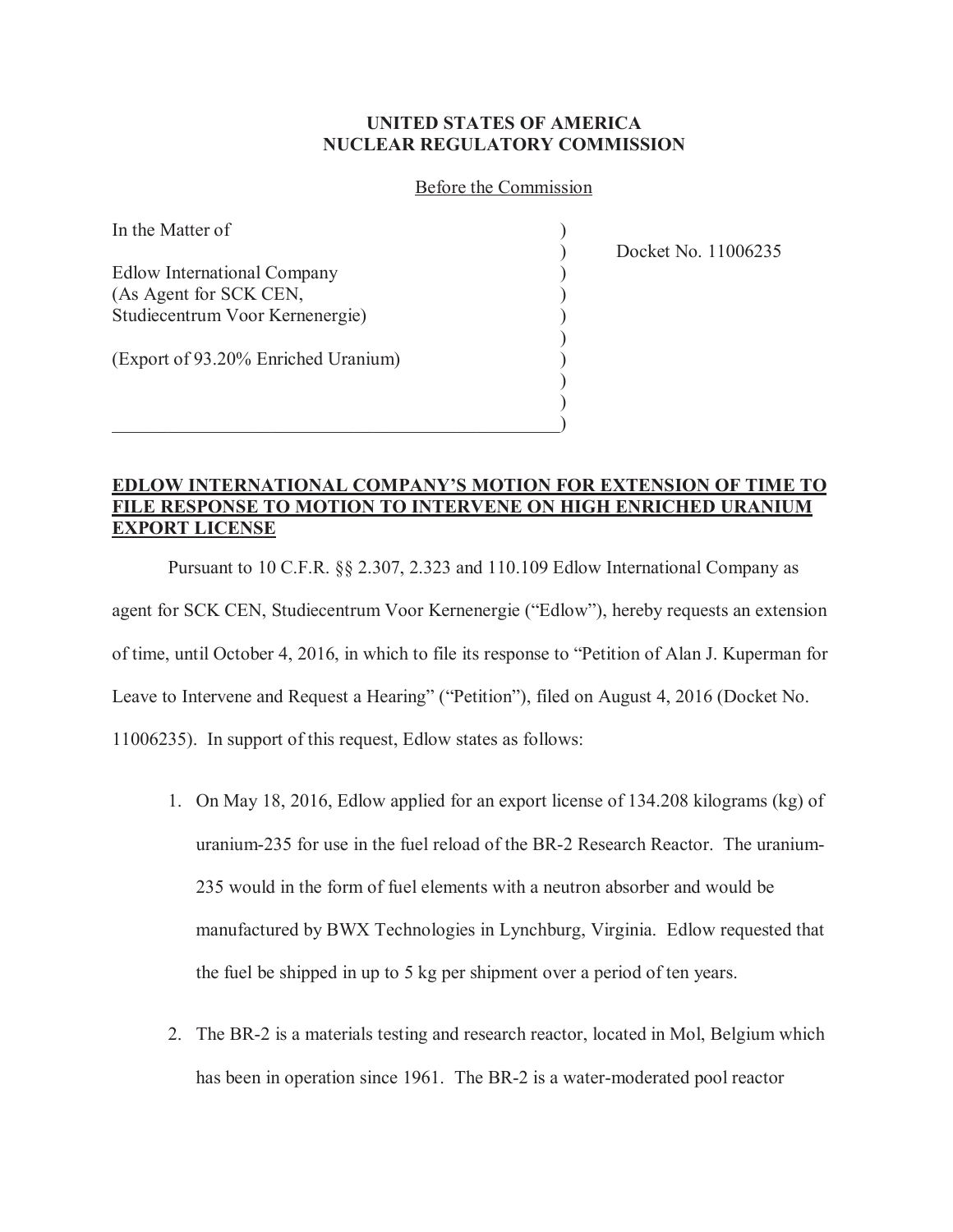utilizing highly enriched uranium, which is used for a range of uses including materials research, nuclear fuel research, production of radioisotopes and production of doped silicon. Currently, the BR-2 is responsible for 20-25% of the annual production of radioisotopes world-wide.

- 3. Under 10 CFR  $\S$  110.41 (a)(2), the Executive Branch is required to review Edlow's application as the export request is more than one effective kilogram of high-enriched uranium. Based on a telephonic communication with the NRC Office of the Secretary on August 30, 2016, Edlow understands that the Executive Branch has not yet provided its views on this proposed export.
- 4. The Petition, among other matters, challenges the 10 year duration of Edlow's export request, the volume of the 5 kg per shipment export request and the compliance with Section 903 of the Comprehensive National Policy Act, Pub. L. No. 102-486, 106 Stat. 2944 (October 24, 1992).
- 5. Edlow has engaged in previous discussions with the Petitioner to determine if there is a manner to address the concerns raised in the Petition without the need for "a full and open public hearing" as requested in the Petition (see Petition, p.2).
- 6. Edlow does not wish to expend unnecessary legal expenses to provide a full response to the Petition if an alternative form of resolution may be obtained.
- 7. Given the critical role of the Executive Branch under 10 CFR  $\S$  110.41(a)(2), as well as its direct involvement in the intergovernmental negotiations and delivery of the highly enriched uranium which is the subject of this export request, the views of the